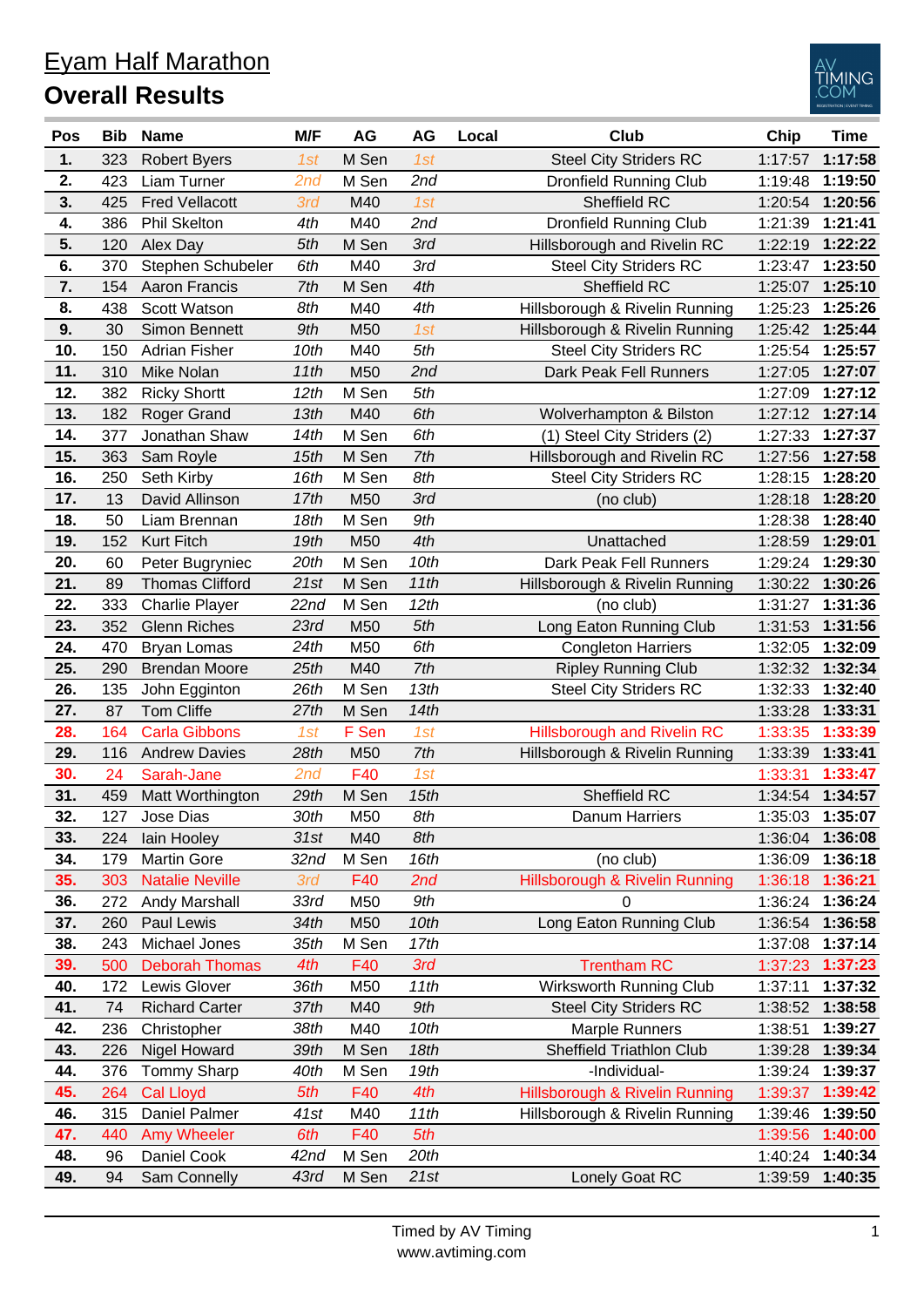| <b>Eyam Half Marathon</b> |
|---------------------------|
| <b>Overall Results</b>    |



| Pos | <b>Bib</b>     | <b>Name</b>             | M/F              | AG              | AG               | Local | <b>Club</b>                           | Chip    | <b>Time</b>     |
|-----|----------------|-------------------------|------------------|-----------------|------------------|-------|---------------------------------------|---------|-----------------|
| 50. | 225            | <b>Claire Howard</b>    | 7th              | F50             | 1st              |       | <b>Totley AC</b>                      | 1:41:00 | 1:41:08         |
| 51. | 143            | Jenny                   | 8th              | F40             | 6th              |       | <b>Totley AC</b>                      | 1:41:04 | 1:41:08         |
| 52. | 84             | Adam Clarke             | 44th             | M40             | 12th             |       | (no club)                             | 1:41:04 | 1:41:08         |
| 53. | 42             | James Boreman           | 45th             | M Sen           | 22nd             |       | Hillsborough & Rivelin Running        | 1:41:29 | 1:41:29         |
| 54. | 462            | <b>Steven Battle</b>    | 46th             | M50             | 12th             |       | <b>Clowne Road Runners Club</b>       | 1:42:00 | 1:42:03         |
| 55. | 177            | <b>Elliot Goodhill</b>  | 47th             | M Sen           | 23rd             |       |                                       | 1:41:41 | 1:42:06         |
| 56. | 464            | Mark Cochran            | 48th             | M40             | 13th             |       | <b>Bourne Town Harriers</b>           | 1:42:10 | 1:42:16         |
| 57. | 414            | Damian Thacker          | 49th             | M40             | 14th             |       | FatBoys                               | 1:41:58 | 1:42:21         |
| 58. | 72             | David Carr              | 50th             | M50             | 13th             |       |                                       | 1:42:12 | 1:42:22         |
| 59. | 144            | Adam Fenn               | 51st             | M Sen           | 24th             |       | <b>Stamford Striders</b>              | 1:42:25 | 1:42:27         |
| 60. | 318            | Shaun Parkin            | 52 <sub>nd</sub> | M50             | 14th             |       | (no club)                             | 1:42:24 | 1:42:31         |
| 61. | 359            | Paul Rose               | 53rd             | M Sen           | 25th             |       |                                       | 1:42:40 | 1:42:44         |
| 62. | 80             | Liam Ciniewicz          | 54th             | M Sen           | 26th             |       |                                       | 1:42:44 | 1:43:01         |
| 63. | 210            | Andy Hatt-Cooney        | 55th             | M40             | 15th             |       |                                       | 1:43:04 | 1:43:04         |
| 64. | 208            | Sam Harvey              | 56th             | M Sen           | 27th             |       |                                       | 1:42:57 | 1:43:13         |
| 65. | 417            | <b>Ritchie Thornton</b> | 57th             | M Sen           | 28th             |       |                                       | 1:43:03 | 1:43:29         |
| 66. | 430            | <b>Peter Wallis</b>     | 58th             | M60             | 1st              |       | <b>Tideswell Running Club</b>         | 1:43:17 | 1:43:35         |
| 67. | 305            | Andy Newham             | 59th             | M40             | 16th             |       | <b>Lincoln &amp; District Runners</b> | 1:43:31 | 1:44:15         |
| 68. | 369            | John Schofield          | 60th             | M Sen           | 29th             |       | Holme Pierrepont RC                   | 1:44:10 | 1:44:21         |
| 69. | 181            | <b>Steve Gourlay</b>    | 61st             | M40             | 17th             |       | <b>Steel City Striders RC</b>         | 1:44:13 | 1:44:46         |
| 70. | 483            | Simon Moffatt           | 62 <sub>nd</sub> | M50             | 15th             |       |                                       | 1:45:05 | 1:45:13         |
| 71. | 339            | <b>Helen Quirk</b>      | 9th              | F Sen           | 2nd              |       |                                       | 1:45:10 | 1:45:15         |
| 72. | $\overline{7}$ | Luke Allan              | 63rd             | M Sen           | 30th             |       |                                       | 1:44:53 | 1:45:16         |
| 73. | 196            | <b>Claire Grisdale</b>  | 10th             | F Sen           | 3rd              |       | <b>Steel City Striders RC</b>         | 1:45:34 | 1:45:41         |
| 74. | 215            | Andy Henman             | 64th             | M Sen           | 31st             |       | (no club)                             | 1:45:20 | 1:45:45         |
| 75. | 161            | <b>Tom Gartrell</b>     | 65th             | M Sen           | 32 <sub>nd</sub> |       |                                       | 1:45:45 | 1:45:56         |
| 76. | 446            | Jamie Wilkes            | 66th             | M40             | 18th             |       | Hillsborough and Rivelin RC           | 1:46:03 | 1:46:07         |
| 77. | 134            | Jack Dyson              | 67th             | M Sen           | 33rd             |       |                                       | 1:45:42 | 1:46:10         |
| 78. | 108            | <b>Jane Crowson</b>     | 11th             | F <sub>50</sub> | 2nd              |       | <b>Dark Peak Fell Runners</b>         | 1:46:22 | 1:46:32         |
| 79. | 385            | Joseph Sizeland         | 68th             | M Sen           | 34th             |       | (no club)                             | 1:46:25 | 1:46:34         |
| 80. | 350            | <b>Tony Rhodes</b>      | 69th             | M40             | 19th             |       |                                       |         | 1:46:42 1:46:45 |
| 81. |                | 180 Clare Gough         | 12th             | F Sen           | 4th              |       |                                       |         | 1:46:34 1:46:59 |
| 82. | 234            | Alan Jack               | 70th             | M40             | 20th             |       | (no club)                             | 1:46:59 | 1:47:08         |
| 83. | 9              | <b>Sarah Allcard</b>    | 13th             | F40             | 7th              |       | <b>Steel City Striders RC</b>         |         | 1:47:12 1:47:18 |
| 84. | 73             | Shane Carrington        | 71st             | M Sen           | 35th             |       |                                       | 1:47:15 | 1:47:32         |
| 85. | 174            | Paul Godfrey            | 72nd             | M Sen           | 36th             |       |                                       | 1:47:05 | 1:47:43         |
| 86. | 200            | <b>Nick Hails</b>       | 73rd             | M40             | 21st             |       | Hillsborough & Rivelin Running        | 1:48:15 | 1:48:22         |
| 87. | 85             | Samuel Clarke           | 74th             | M Sen           | 37th             |       |                                       | 1:48:56 | 1:49:13         |
| 88. | 26             | <b>Gerard Barron</b>    | 75th             | M50             | 16th             |       | -Individual-                          | 1:49:34 | 1:49:54         |
| 89. | 276            | Daniel Maskrey          | 76th             | M Sen           | 38th             |       | <b>Matlock Athletic Club</b>          | 1:49:15 | 1:49:54         |
| 90. | 222            | Andrew Hodkin           | 77th             | M60             | 2nd              |       | <b>Matlock Athletic Club</b>          | 1:49:16 | 1:49:55         |
| 91. | 148            | Simon Field             | 78th             | M60             | 3rd              |       | Derwent Runners (Derby)               | 1:49:47 | 1:50:02         |
| 92. | 112            | Zac Dann                | 79th             | M Sen           | 39th             |       |                                       | 1:49:52 | 1:50:02         |
| 93. | 102            | <b>Francis Cram</b>     | 80th             | M40             | 22nd             |       | Fat Boys RC                           | 1:49:46 | 1:50:05         |
| 94. | 16             | <b>Rick Anderson</b>    | 81st             | M40             | 23rd             |       | <b>Bury Athletic Club</b>             | 1:50:12 | 1:50:15         |
| 95. | 448            | John Williams           | 82nd             | M Sen           | 40th             |       | <b>Milltown Milers</b>                | 1:50:19 | 1:50:31         |
| 96. | 362            | James Rowe              | 83rd             | M Sen           | 41st             |       |                                       | 1:50:21 | 1:50:33         |
| 97. | 5              | Colin Alexander         | 84th             | M Sen           | 42 <sub>nd</sub> |       | (no club)                             | 1:50:47 | 1:50:47         |
| 98. | 400            | <b>Isaac Stevens</b>    | 85th             | M Sen           | 43rd             |       | -Individual-                          | 1:50:34 | 1:50:59         |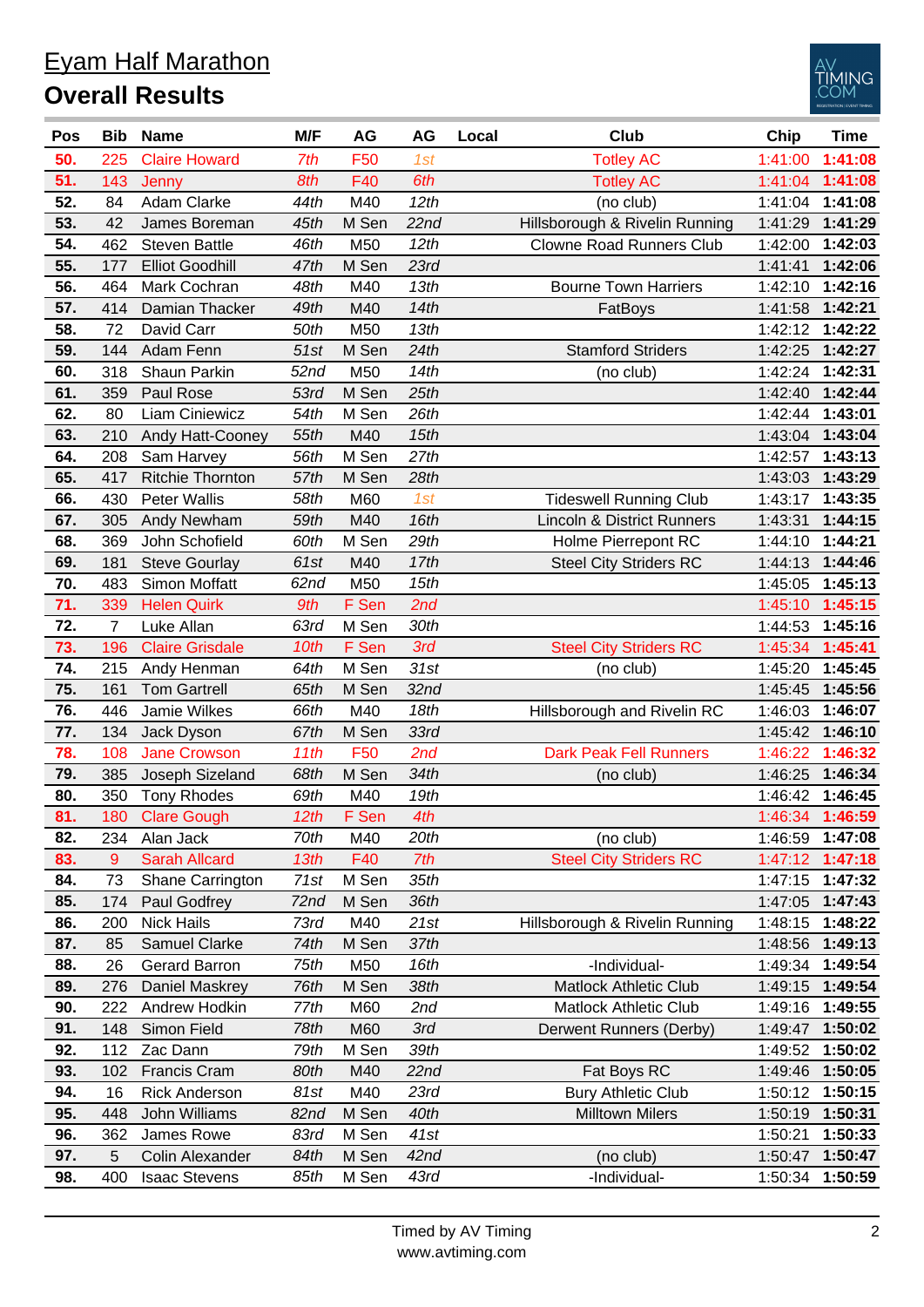|                        | <b>Eyam Half Marathon</b> |
|------------------------|---------------------------|
| <b>Overall Results</b> |                           |



| Pos  | <b>Bib</b> | <b>Name</b>               | M/F              | AG              | AG               | Local | <b>Club</b>                     | Chip    | <b>Time</b>     |
|------|------------|---------------------------|------------------|-----------------|------------------|-------|---------------------------------|---------|-----------------|
| 99.  | 27         | David Beech               | 86th             | M60             | 4th              |       | <b>Steel City Striders</b>      | 1:51:08 | 1:51:08         |
| 100. | 258        | <b>Phil Leggett</b>       | 87th             | M Sen           | 44th             |       |                                 | 1:50:36 | 1:51:10         |
| 101. | 349        | <b>Kate Reece</b>         | 14th             | F60             | 1st              |       | <b>None</b>                     | 1:51:02 | 1:51:14         |
| 102. | 427        | <b>Carl Vincent</b>       | 88th             | M Sen           | 45th             |       | Swaledale Outdoor Club          | 1:51:03 | 1:51:19         |
| 103. | 484        | <b>Heddle Fullerton</b>   | 15th             |                 | 1st              |       |                                 | 1:51:33 | 1:51:48         |
| 104. | 383        | Perry Simpson             | 89th             | M Sen           | 46th             |       | <b>Crystal Peaks Runners</b>    | 1:51:30 | 1:51:48         |
| 105. | 76         | <b>Karen Chalmers</b>     | 16th             | F50             | 3rd              |       |                                 | 1:51:19 | 1:51:49         |
| 106. | 294        | Jon Moulding              | 90th             | M40             | 24th             |       | Dark Peak Fell Runners          | 1:51:18 | 1:51:49         |
| 107. | 183        | <b>Joanne Grant</b>       | 17th             | F50             | 4th              |       | <b>Milltown Milers</b>          | 1:51:59 | 1:51:59         |
| 108. | 175        | <b>Graham Goff</b>        | 91st             | M70             | 1st              |       |                                 | 1:51:45 | 1:52:13         |
| 109. | 384        | Darren Singleton          | 92 <sub>nd</sub> | M40             | 25th             |       | <b>Belper Harriers</b>          | 1:52:21 | 1:52:29         |
| 110. | 46         | <b>Claire Bracegirdle</b> | 18th             | F40             | 8th              |       |                                 | 1:52:35 | 1:52:45         |
| 111. | 41         | Andrew Booth              | 93rd             | M40             | 26th             |       | Knutsford Tri Club              | 1:52:38 | 1:52:55         |
| 112. | 469        | James Hooley              | 94th             | M40             | 27th             |       | -Individual-                    | 1:52:45 | 1:53:02         |
| 113. | 109        | Ed Curry                  | 95th             | M Sen           | 47th             |       |                                 | 1:52:50 | 1:53:06         |
| 114. | 480        | David                     | 96th             | M50             | 17th             |       | Erewash Valley RC               | 1:53:03 | 1:53:11         |
| 115. | 129        | <b>Chris Doar</b>         | 97th             | M Sen           | 48th             |       | (no club)                       | 1:52:41 | 1:53:14         |
| 116. | 454        | <b>Samantha Wilson</b>    | 19th             | F Sen           | 5th              |       | <b>Killamarsh Kestrels</b>      | 1:53:30 | 1:53:30         |
| 117. | 308        | <b>Michele Noble</b>      | 20th             | F40             | 9th              |       | <b>Holme Pierrepont RC</b>      | 1:53:28 | 1:53:36         |
| 118. | 395        | <b>Stacey Smith</b>       | 21st             | F Sen           | 6th              |       | <b>Ripley Running Club</b>      | 1:53:32 | 1:53:41         |
| 119. | 44         | Dan Box                   | 98th             | M40             | 28th             |       | Fat Boys RC                     | 1:53:26 | 1:53:49         |
| 120. | 365        | <b>Amy Ryder</b>          | 22nd             | F Sen           | 7th              |       |                                 | 1:54:14 | 1:54:18         |
| 121. | 227        | Phil Howson               | 99th             | M50             | 18th             |       | Hillsborough & Rivelin Running  | 1:54:19 | 1:54:28         |
| 122. | 52         | Andy Briggs               | 100th            | M50             | 19th             |       | Long Eaton Running Club         | 1:54:20 | 1:54:38         |
| 123. | 167        | Sam Giles                 | 101st            | M Sen           | 49th             |       |                                 | 1:54:25 | 1:55:00         |
| 124. | 467        | Mike Gilbert              | 102nd            | M60             | 5th              | L     | Unattached                      | 1:55:20 | 1:55:20         |
| 125. | 53         | <b>Ben Brindley</b>       | 103rd            | M Sen           | 50th             |       | <b>Tideswell Running Club</b>   | 1:55:03 | 1:55:26         |
| 126. | 157        | <b>Gordon Fuller</b>      | 104th            | M40             | 29th             |       |                                 | 1:55:13 | 1:55:33         |
| 127. | 317        | <b>Alicia Parkes</b>      | 23rd             | F Sen           | 8th              |       | <b>Killamarsh Kestrels</b>      | 1:55:35 | 1:55:43         |
| 128. | 255        | Andrew Lambert            | 105th            | M40             | 30th             |       |                                 | 1:55:38 | 1:55:45         |
| 129. | 342        | <b>Ellen Ratcliffe</b>    | 24th             | F40             | 10th             |       | <b>Sheffield Triathlon Club</b> |         | 1:55:43 1:56:13 |
| 130. |            | 328 Sarah Percival        | 25th             | F40             | 11th             |       | <b>Steel City Striders RC</b>   |         | 1:56:14 1:56:14 |
| 131. | 475        | <b>Richard Powell</b>     | 106th            | M40             | 31st             |       | North Derbyshire RC             | 1:55:50 | 1:56:15         |
| 132. | 472        | <b>Fiona Outram</b>       | 26th             | F <sub>50</sub> | 5th              |       |                                 | 1:56:07 | 1:56:20         |
| 133. | 267        | Dougal MacKenzie          | 107th            | M Sen           | 51st             |       |                                 | 1:55:50 | 1:56:29         |
| 134. | 249        | Marc Kinch                | 108th            | M50             | 20th             |       | Long Eaton Running Club         | 1:56:13 | 1:56:32         |
| 135. | 292        | Philip Morgan             | 109th            | M <sub>50</sub> | 21st             |       | <b>Killamarsh Kestrels</b>      | 1:56:39 | 1:56:43         |
| 136. | 336        | <b>Gill Pomfret</b>       | 27th             | F <sub>50</sub> | 6th              |       | <b>Smiley Paces</b>             | 1:56:39 | 1:56:46         |
| 137. | 451        | Alan Willoner             | 110th            | M40             | 32 <sub>nd</sub> |       | <b>Totley AC</b>                | 1:56:39 | 1:56:55         |
| 138. | 20         | Neil Atkin                | 111th            | M Sen           | 52 <sub>nd</sub> |       | (no club)                       | 1:57:03 | 1:57:08         |
| 139. | 185        | John Gray                 | 112th            | M50             | 22nd             | L     | (no club)                       | 1:57:10 | 1:57:19         |
| 140. | 91         | <b>Wesley Cole</b>        | 113th            | M40             | 33rd             | L     | Unattached                      | 1:57:01 | 1:57:32         |
| 141. | 117        | <b>Gareth Davies</b>      | 114th            | M40             | 34th             |       | Penarth and Dinas Runners       | 1:57:36 | 1:57:47         |
| 142. | 268        | <b>Steve Marciniak</b>    | 115th            | M <sub>50</sub> | 23rd             |       |                                 | 1:57:43 | 1:57:56         |
| 143. | 455        | Jeremy Windsor            | 116th            | M50             | 24th             |       | Fat Boys RC                     | 1:57:35 | 1:57:56         |
| 144. | 115        | <b>Aled Davies</b>        | 117th            | M Sen           | 53rd             |       |                                 | 1:57:46 | 1:57:58         |
| 145. | 155        | <b>Emma Frith</b>         | 28th             | F Sen           | 9th              |       |                                 | 1:58:00 | 1:58:07         |
| 146. | 344        | John Rawlinson            | 118th            | M50             | 25th             |       |                                 | 1:58:11 | 1:58:21         |
| 147. | 392        | <b>Chris Smith</b>        | 119th            | M50             | 26th             |       | Derwent Runners (Derby)         | 1:58:09 | 1:58:24         |
|      |            |                           |                  |                 |                  |       |                                 |         |                 |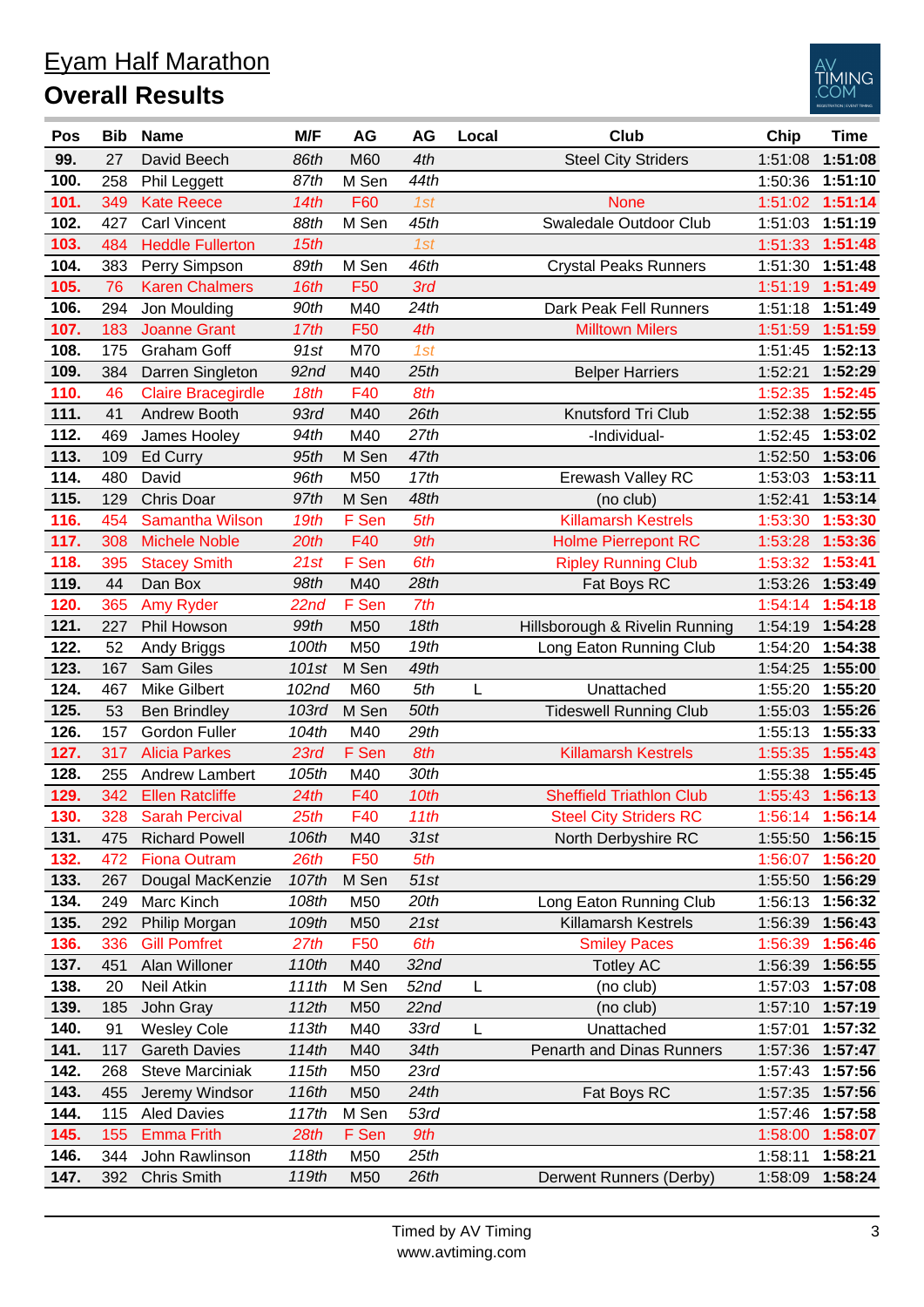## Eyam Half Marathon **Overall Results**



| Pos  | <b>Bib</b> | <b>Name</b>              | M/F              | AG              | AG               | Local | <b>Club</b>                        | Chip    | <b>Time</b>     |
|------|------------|--------------------------|------------------|-----------------|------------------|-------|------------------------------------|---------|-----------------|
| 148. | 273        | <b>Patrick Marshall</b>  | 120th            | M60             | 6th              |       | <b>Beverley Athletic Club</b>      | 1:58:02 | 1:58:25         |
| 149. | 341        | <b>Charlie Ratcliffe</b> | 121st            | M40             | 35th             |       | Sheffield Triathlon Club           | 1:57:56 | 1:58:26         |
| 150. | 77         | <b>Ellis Christie</b>    | 122nd            | M40             | 36th             |       | <b>Tideswell Running Club</b>      | 1:58:10 | 1:58:29         |
| 151. | 456        | John Wintle              | 123rd            | M Sen           | 54th             |       |                                    | 1:58:32 | 1:58:47         |
| 152. | 214        | <b>Anne Hegarty</b>      | 29th             | F <sub>50</sub> | 7th              |       | <b>Totley AC</b>                   | 1:58:57 | 1:59:02         |
| 153. | 442        | Martin Whitaker          | 124th            | M40             | 37th             |       | (no club)                          | 1:58:48 | 1:59:09         |
| 154. | 97         | <b>Louise Cook</b>       | 30th             | F40             | 12th             |       | <b>Smiley Paces</b>                | 1:59:11 | 1:59:19         |
| 155. | 321        | <b>Emma Peace</b>        | 31st             | F40             | 13th             |       | -Individual-                       | 1:58:41 | 1:59:19         |
| 156. | 99         | Daniel Corbin            | 125th            | M40             | 38th             |       |                                    | 1:58:51 | 1:59:29         |
| 157. | 487        | Griegor Biernacki        | 126th            | M Sen           | 55th             |       |                                    | 1:59:24 | 1:59:34         |
| 158. | 238        | Victoria Jackson         | 32 <sub>nd</sub> | F40             | 14th             |       | <b>Marple Runners</b>              | 1:58:57 | 1:59:34         |
| 159. | 410        | Jo Taylor                | 33rd             | F Sen           | 10th             |       | Hillsborough & Rivelin Running     | 1:59:38 | 1:59:47         |
| 160. | 36         | Dave Blakemore           | 127th            | M Sen           | 56th             |       |                                    | 1:10:58 | 1:59:48         |
| 161. | 401        | Mark Stevenson           | 128th            | M40             | 39th             |       | Dark Peak Fell Runners             | 1:59:40 | 1:59:53         |
| 162. | 166        | Matt Gibson              | 129th            | M40             | 40th             |       |                                    | 1:59:40 | 1:59:54         |
| 163. | 389        | <b>Katie Sloane</b>      | 34th             | F Sen           | 11th             |       |                                    | 1:59:31 | 1:59:58         |
| 164. | 436        | <b>Danielle Watson</b>   | 35th             | F Sen           | 12th             |       | <b>Youlgreave Harriers</b>         | 1:59:47 | 2:00:01         |
| 165. | 428        | <b>Charlotte Wade</b>    | 36th             | F Sen           | 13th             |       | <b>Hillsborough and Rivelin RC</b> | 1:59:53 | 2:00:06         |
| 166. | 34         | <b>Christine Bexton</b>  | 37th             | F60             | 2nd              |       | <b>Beeston AC</b>                  | 2:00:04 | 2:00:15         |
| 167. | 299        | <b>Hannah Murton</b>     | 38th             | F Sen           | 14th             |       | <b>Steel City Striders</b>         | 2:00:25 | 2:00:32         |
| 168. | 358        | <b>Stuart Rook</b>       | 130th            | M40             | 41st             |       | <b>Tideswell Running Club</b>      | 2:00:26 | 2:00:47         |
| 169. | 293        | <b>Annie Morton</b>      | 39th             | F Sen           | 15th             |       | <b>Clowne Road Runners Club</b>    | 2:00:44 | 2:00:52         |
| 170. | 372        | <b>Kate Scott</b>        | 40th             | F <sub>50</sub> | 8th              |       | <b>Steel City Striders RC</b>      | 2:00:50 | 2:00:55         |
| 171. | 466        | Jon Fuller               | 131st            | M60             | 7th              |       | <b>Fell Runners Association</b>    | 2:00:31 | 2:01:00         |
| 172. | 202        | Michael Hall             | 132nd            | M50             | 27th             |       | <b>Holmfirth Harriers AC</b>       | 2:00:51 | 2:01:07         |
| 173. | 478        | <b>Liz Rowe</b>          | 41st             | F40             | 15th             |       | Hillsborough & Rivelin Running     | 2:01:00 | 2:01:13         |
| 174. | 334        | Stephen Pollard          | 133rd            | M40             | 42 <sub>nd</sub> |       | Manchester Triathlon Club          | 2:01:04 | 2:01:23         |
| 175. | 169        | <b>Katrina Gillett</b>   | 42nd             | F Sen           | 16th             |       |                                    | 2:01:14 | 2:01:30         |
| 176. | 93         | <b>Victoria Collins</b>  | 43rd             | F Sen           | 17th             |       |                                    | 2:01:47 | 2:01:52         |
| 177. | 187        | <b>Ashley Green</b>      | 134th            | M Sen           | 57th             |       |                                    | 2:01:48 | 2:01:53         |
| 178. | 51         | <b>Claire Bridge</b>     | 44th             | F Sen           | 18th             |       |                                    | 2:01:31 | 2:01:54         |
| 179. | 345        | <b>Penny Raybould</b>    | 45th             | F <sub>50</sub> | 9th              |       | <b>Totley AC</b>                   |         | 2:01:26 2:01:55 |
| 180. | 306        | John Nicholson           | 135th            | M60             | 8th              |       | Hillsborough and Rivelin RC        |         | 2:01:48 2:02:03 |
| 181. | 209        | Will Hastings            | 136th            | M Sen           | 58th             |       |                                    | 2:01:30 | 2:02:05         |
| 182. | 269        | Sam Markowicz            | 137th            | M Sen           | 59th             |       |                                    |         | 2:01:42 2:02:11 |
| 183. | 8          | <b>Anna Allaway</b>      | 46th             | F40             | 16th             |       |                                    | 2:01:42 | 2:02:13         |
| 184. | 22         | <b>Tessa Bainbridge</b>  | 47th             | F Sen           | 19th             |       |                                    | 1:19:24 | 2:02:13         |
| 185. | 322        | <b>Melanie Pearn</b>     | 48th             | F40             | 17th             |       |                                    | 2:01:42 | 2:02:13         |
| 186. | 158        | Ross Galbraith           | 138th            | M Sen           | 60th             |       |                                    | 2:02:25 | 2:02:32         |
| 187. | 485        | <b>Pauline Groohal</b>   | 49th             | F Sen           | 20th             |       |                                    | 2:02:47 | 2:02:58         |
| 188. | 82         | <b>Karen Clark</b>       | 50th             | F <sub>50</sub> | 10th             |       | <b>Steel City Striders RC</b>      | 2:03:05 | 2:03:16         |
| 189. | 314        | Nathan Oxley             | 139th            | M Sen           | 61st             |       |                                    | 2:02:54 | 2:03:24         |
| 190. | 235        | Andy Jackson             | 140th            | M40             | 43rd             |       | Beeston AC                         | 2:03:21 | 2:03:29         |
| 191. | 468        | <b>Robert Hale</b>       | 141st            | M Sen           | 62nd             |       | -Individual-                       | 2:03:09 | 2:03:41         |
| 192. | 239        | <b>Brian Jenkins</b>     | 142nd            | M40             | 44th             |       | <b>Steel City Striders</b>         | 2:03:41 | 2:03:51         |
| 193. | 114        | Addam Darnell            | 143rd            | M Sen           | 63rd             |       | <b>Sheffield Triathlon Club</b>    | 2:04:03 | 2:04:08         |
| 194. | 325        | <b>Hannah Peel</b>       | 51st             | F40             | 18th             |       | <b>Sheffield Triathlon Club</b>    | 2:04:03 | 2:04:08         |
| 195. | 482        | lan Cross                | 144th            | M50             | 28th             |       |                                    | 2:03:30 | 2:04:12         |
| 196. | 145        | <b>Grace Fennelly</b>    | 52nd             | F Sen           | 21st             |       | <b>Steel City Striders</b>         | 2:04:09 | 2:04:23         |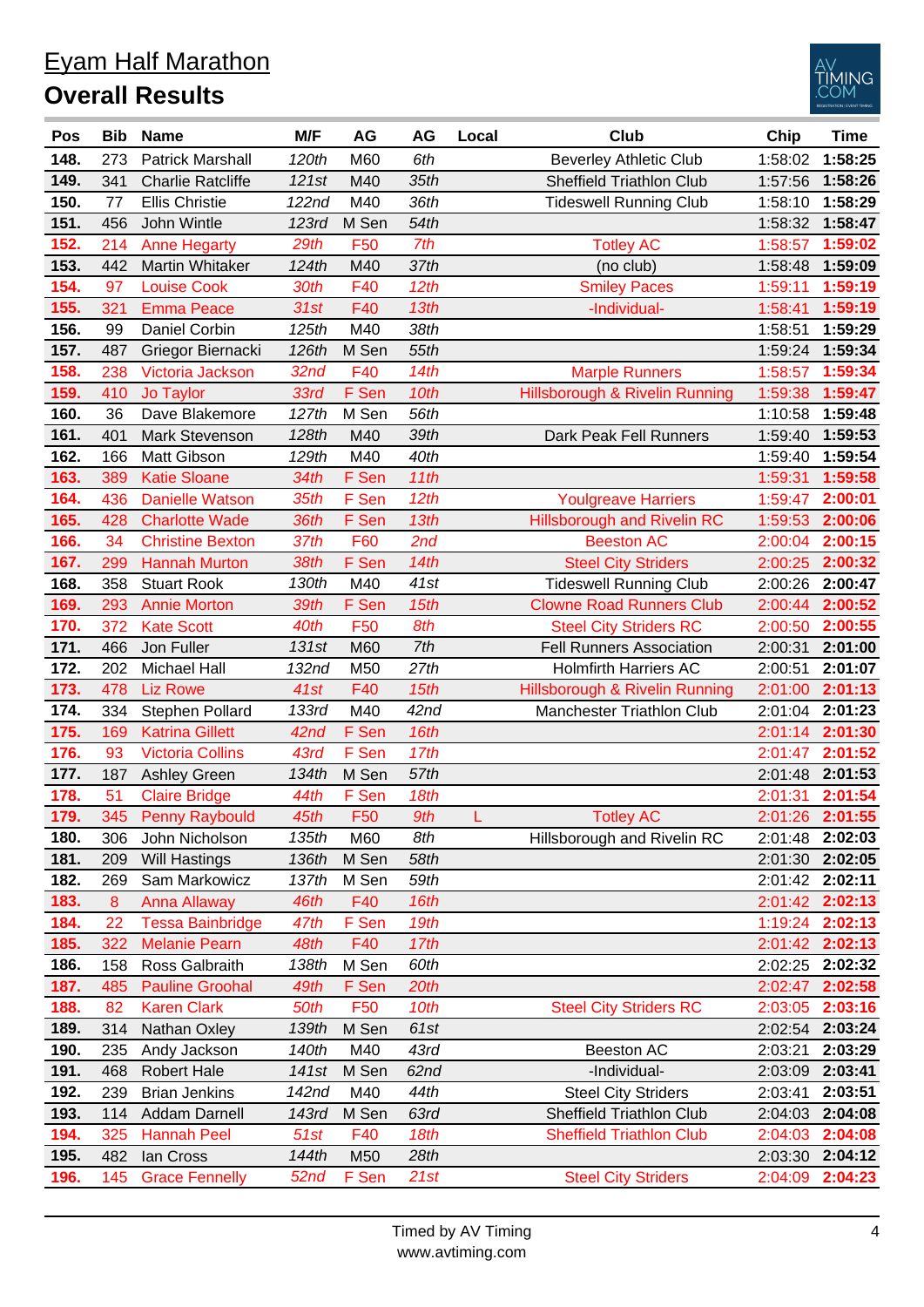|  | <b>Eyam Half Marathon</b>                                                                                                                                                                                                                                                                                                                                                                  |  |
|--|--------------------------------------------------------------------------------------------------------------------------------------------------------------------------------------------------------------------------------------------------------------------------------------------------------------------------------------------------------------------------------------------|--|
|  | $\bigcap_{n \geq 1}$ and $\bigcap_{n \geq 1} \bigcap_{n \geq 1} \bigcup_{n \geq 1} \bigcup_{n \geq 1} \bigcap_{n \geq 1} \bigcap_{n \geq 1} \bigcap_{n \geq 1} \bigcap_{n \geq 1} \bigcap_{n \geq 1} \bigcap_{n \geq 1} \bigcap_{n \geq 1} \bigcap_{n \geq 1} \bigcap_{n \geq 1} \bigcap_{n \geq 1} \bigcap_{n \geq 1} \bigcap_{n \geq 1} \bigcap_{n \geq 1} \bigcap_{n \geq 1} \bigcap_{$ |  |

## **Overall Results**



| Pos  | <b>Bib</b> | <b>Name</b>             | M/F   | AG              | AG   | Local | <b>Club</b>                        | Chip    | <b>Time</b>     |
|------|------------|-------------------------|-------|-----------------|------|-------|------------------------------------|---------|-----------------|
| 197. | 460        | Graham Wraight          | 145th | M40             | 45th |       | (no club)                          | 2:04:03 | 2:04:25         |
| 198. | 212        | Liam Healy              | 146th | M40             | 46th |       | (no club)                          | 2:04:28 | 2:04:55         |
| 199. | 207        | Loz Harvey              | 147th | M40             | 47th |       | Hillsborough & Rivelin Running     | 2:04:46 | 2:04:56         |
| 200. | 173        | John Godding            | 148th | M60             | 9th  |       | (no club)                          | 2:04:43 | 2:05:13         |
| 201. | 66         | <b>Rachel Cadey</b>     | 53rd  | F40             | 19th |       | <b>Killamarsh Kestrels</b>         | 2:05:09 | 2:05:16         |
| 202. | 217        | <b>Richard Hickling</b> | 149th | M50             | 29th |       | <b>Belper Harriers</b>             | 2:05:13 | 2:05:24         |
| 203. | 57         | lan Bruff               | 150th | M40             | 48th |       |                                    | 2:04:56 | 2:05:28         |
| 204. | 186        | John Greehy             | 151st | M40             | 49th |       |                                    | 2:05:27 | 2:05:52         |
| 205. | 402        | <b>Stephanie Street</b> | 54th  | F60             | 3rd  |       | <b>Steel City Striders RC</b>      | 2:05:43 | 2:05:55         |
| 206. | 479        | <b>Lucy Rusbridge</b>   | 55th  | F <sub>50</sub> | 11th |       | <b>Congleton Harriers</b>          | 2:06:05 | 2:06:22         |
| 207. | 447        | <b>Colin Williams</b>   | 152nd | M50             | 30th |       | <b>Watford Joggers</b>             | 2:06:11 | 2:06:26         |
| 208. | 275        | James Marvin            | 153rd | M40             | 50th |       |                                    | 2:06:21 | 2:06:36         |
| 209. | 301        | <b>Giulia Neri</b>      | 56th  | F40             | 20th |       |                                    | 2:06:08 | 2:06:37         |
| 210. | 133        | <b>Barry Dunn</b>       | 154th | M40             | 51st |       | (no club)                          | 2:06:23 | 2:06:38         |
| 211. | 45         | <b>Emma Brace</b>       | 57th  | F40             | 21st |       |                                    | 1:17:47 | 2:06:39         |
| 212. | 14         | <b>Helen Anayiotos</b>  | 58th  | F Sen           | 22nd |       | <b>Sheffield RC</b>                | 2:06:18 | 2:06:41         |
| 213. | 75         | <b>Chris Casson</b>     | 155th | M50             | 31st | L     |                                    | 2:06:08 | 2:06:41         |
| 214. | 284        | <b>Patrick McNally</b>  | 156th | M40             | 52nd |       |                                    | 2:06:21 | 2:07:02         |
| 215. | 170        | Paul Gipson             | 157th | M40             | 53rd |       | (no club)                          | 2:06:49 | 2:07:07         |
| 216. | 473        | <b>Lucy Oxey</b>        | 59th  | F40             | 22nd |       |                                    | 2:07:10 | 2:07:16         |
| 217. | 348        | <b>Chris Reece</b>      | 158th | M70             | 2nd  |       | <b>Steel City Striders</b>         | 2:07:04 | 2:07:18         |
| 218. | 287        | <b>Janna Miller</b>     | 60th  | F Sen           | 23rd |       | <b>Dronfield Running Club</b>      | 2:07:28 | 2:07:37         |
| 219. | 429        | James Walker            | 159th | M Sen           | 64th |       |                                    | 2:07:09 | 2:07:40         |
| 220. | 458        | Kevin Wong              | 160th | M40             | 54th |       | <b>Steel City Striders RC</b>      | 2:07:20 | 2:07:48         |
| 221. | 3          | Rob Adams               | 161st | M50             | 32nd |       | <b>Steel City Striders RC</b>      | 2:07:39 | 2:07:55         |
| 222. | 404        | Kurt Sullivan           | 162nd | M Sen           | 65th |       | (no club)                          | 2:07:40 | 2:07:59         |
| 223. | 146        | Lawrence Fennelly       | 163rd | M60             | 10th |       | <b>Todmorden Harriers</b>          | 2:07:55 | 2:08:08         |
| 224. | 176        | <b>Helen Gooder</b>     | 61st  | F40             | 23rd |       | <b>Dewsbury Road Runners</b>       | 2:08:05 | 2:08:38         |
| 225. | 360        | <b>Jess Rothberg</b>    | 62nd  | F Sen           | 24th | L     |                                    | 2:07:57 | 2:08:38         |
| 226. | 361        | <b>Steve Rothberg</b>   | 164th | M50             | 33rd | L     |                                    | 2:07:57 | 2:08:38         |
| 227. | 229        | <b>Amelia Hunt</b>      | 63rd  | F Sen           | 25th |       | <b>Goyt Valley Striders</b>        | 2:08:50 | 2:09:09         |
| 228. | 312        | Dominic Oates           | 165th | M40             | 55th |       | Sheffield Hash House Harriers      | 2:08:48 | 2:09:22         |
| 229. | 124        | <b>Tony Dent</b>        | 166th | M60             | 11th |       | <b>Tideswell Running Club</b>      | 2:09:04 | 2:09:25         |
| 230. | 139        | <b>Isobel Eyres</b>     | 64th  | F Sen           | 26th |       |                                    | 2:09:17 | 2:09:27         |
| 231. | 357        | <b>Frank Rogers</b>     | 167th | M40             | 56th |       | <b>Belle Vue Racers</b>            | 2:09:17 | 2:09:30         |
| 232. | 374        | <b>Tim Sewell</b>       | 168th | M40             | 57th |       |                                    | 2:09:05 | 2:09:30         |
| 233. | 332        | <b>Hannah Platt</b>     | 65th  | F Sen           | 27th |       | <b>Hillsborough and Rivelin RC</b> | 2:09:18 | 2:09:32         |
| 234. | 286        | Kevin Megson            | 169th | M60             | 12th |       | <b>Totley AC</b>                   | 2:09:08 | 2:09:38         |
| 235. | 231        | Paul Hunt               | 170th | M50             | 34th |       | <b>Goyt Valley Striders</b>        | 2:09:32 | 2:09:51         |
| 236. | 403        | <b>Amelia Sullivan</b>  | 66th  | F Sen           | 28th |       | (no club)                          | 2:09:33 | 2:09:52         |
| 237. | 178        | <b>Louise Goodhill</b>  | 67th  | F50             | 12th |       | <b>Totley AC</b>                   | 2:09:35 | 2:10:01         |
| 238. | 257        | Simon Leadley           | 171st | M Sen           | 66th |       | Holme Pierrepont RC                | 2:09:43 | 2:10:10         |
| 239. | 168        | <b>Lynne Gillespie</b>  | 68th  | F40             | 24th |       | (no club)                          | 2:10:16 | 2:10:24         |
| 240. | 367        | <b>Becci Sampson</b>    | 69th  | F Sen           | 29th |       | (no club)                          | 2:10:12 | 2:10:31         |
| 241. | 477        | <b>Nada Ross</b>        | 70th  | F <sub>50</sub> | 13th |       | <b>Steel City Striders</b>         | 2:10:09 | 2:10:36         |
| 242. | 199        | Kevin Haighton          | 172nd | M60             | 13th |       | <b>Steel City Striders RC</b>      | 2:10:09 | 2:10:37         |
| 243. | 48         | <b>Julie Bradshaw</b>   | 71st  | F <sub>50</sub> | 14th |       | <b>Biddulph RC</b>                 | 2:10:38 | 2:10:51         |
| 244. | 19         | Spencer Ashworth        | 173rd | M40             | 58th |       |                                    | 2:10:33 | 2:10:59         |
| 245. | 40         | Tim Boorman             | 174th | M50             | 35th |       |                                    |         | 2:10:45 2:11:11 |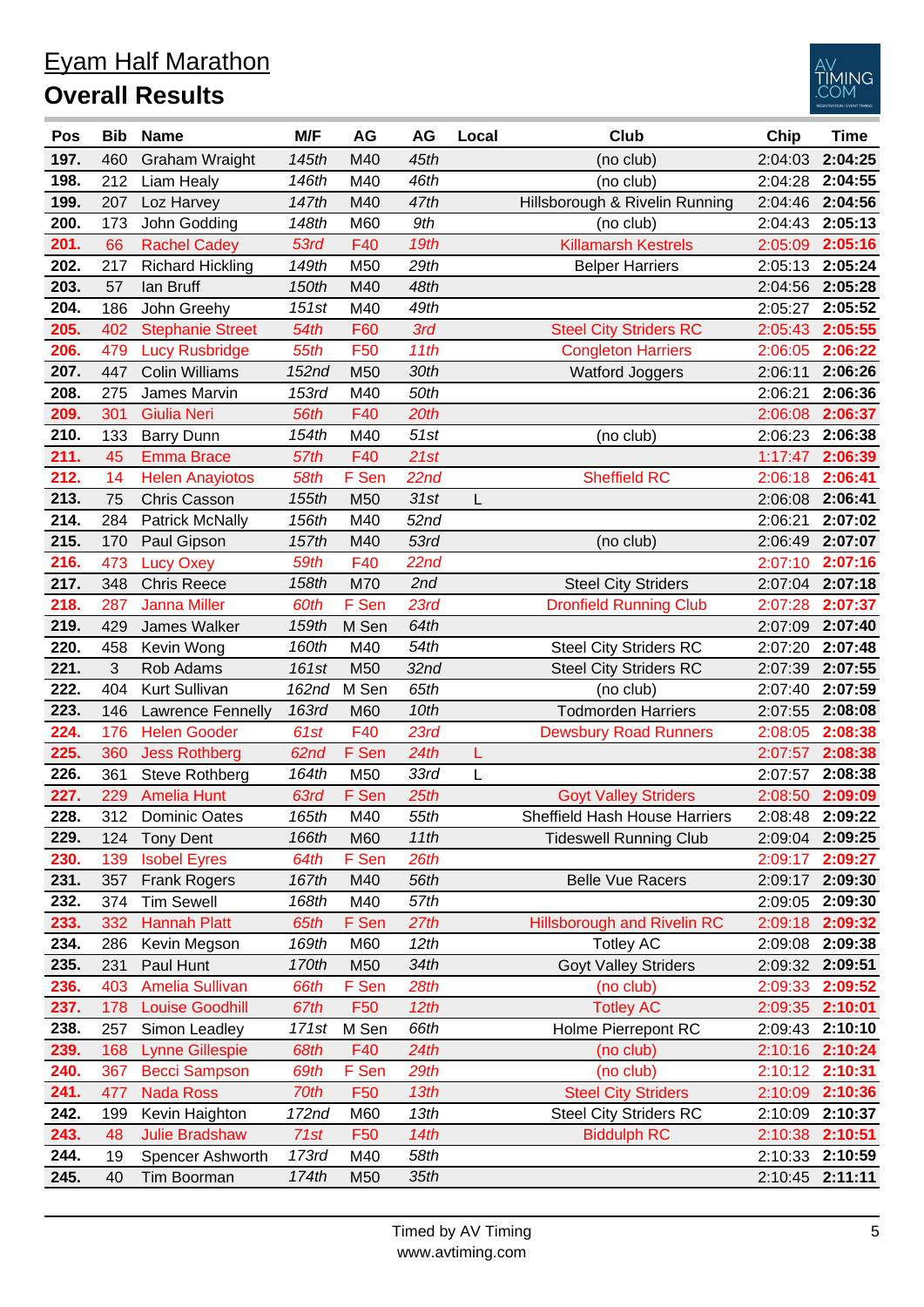| <u>Eyam Half Marathon</u> |
|---------------------------|
| <b>Overall Results</b>    |



| Pos  | <b>Bib</b> | <b>Name</b>             | M/F   | AG              | AG               | Local | <b>Club</b>                        | Chip    | <b>Time</b>     |
|------|------------|-------------------------|-------|-----------------|------------------|-------|------------------------------------|---------|-----------------|
| 246. | 4          | <b>Liz Ainsworth</b>    | 72nd  | F40             | 25th             |       | <b>Ealing Eagles Running Club</b>  | 2:10:41 | 2:11:18         |
| 247. | 254        | <b>Elizabeth Lakin</b>  | 73rd  | F40             | 26th             |       | <b>Long Eaton Running Club</b>     | 2:11:01 | 2:11:20         |
| 248. | 59         | <b>Tamsin Buck</b>      | 74th  | F40             | 27th             |       | Hillsborough & Rivelin Running     | 2:11:06 | 2:11:20         |
| 249. | 378        | <b>Vicky Sheil</b>      | 75th  | F40             | 28th             |       | <b>Mickleover Running Club</b>     | 2:10:47 | 2:11:27         |
| 250. | 126        | Neel Dev                | 175th | M40             | 59th             |       |                                    | 2:11:29 | 2:12:11         |
| 251. | 380        | Ken Shenton             | 176th | M60             | 14th             |       | <b>Blythe Bridge RC</b>            | 2:11:52 | 2:12:16         |
| 252. | 230        | <b>Moira Hunt</b>       | 76th  | F60             | 4th              |       | <b>Goyt Valley Striders</b>        | 2:12:02 | 2:12:20         |
| 253. | 424        | <b>Sally Twigg</b>      | 77th  | F Sen           | 30th             |       | <b>Steel City Striders RC</b>      | 2:12:07 | 2:12:21         |
| 254. | 125        | <b>Mark Denton</b>      | 177th | M50             | 36th             |       | -Individual-                       | 2:12:11 | 2:12:26         |
| 255. | 280        | <b>Noa McAlistair</b>   | 78th  | F Sen           | 31st             |       |                                    | 2:12:31 | 2:12:36         |
| 256. | 406        | <b>Helen Sutton</b>     | 79th  | F Sen           | 32 <sub>nd</sub> |       |                                    | 2:12:35 | 2:12:41         |
| 257. | 416        | James Thornton          | 178th | M Sen           | 67th             |       | (no club)                          | 2:12:28 | 2:12:56         |
| 258. | 118        | Jack Davy               | 179th | M Sen           | 68th             |       | Manchester Triathlon Club          | 2:12:44 | 2:13:03         |
| 259. | 130        | <b>Julie Doughty</b>    | 80th  | F50             | 15th             |       | <b>Reepham Runners</b>             | 2:13:10 | 2:13:27         |
| 260. | 420        | <b>Mark Tremmelling</b> | 180th | M40             | 60th             |       |                                    | 2:13:12 | 2:13:29         |
| 261. | 461        | Benjamin Wright         | 181st | M Sen           | 69th             | L     | (no club)                          | 2:12:50 | 2:13:34         |
| 262. | 137        | <b>Alex Evans</b>       | 81st  | F Sen           | 33rd             |       | <b>Dronfield Running Club</b>      | 2:13:57 | 2:14:07         |
| 263. | 393        | Lee Smith               | 182nd | M Sen           | 70th             |       |                                    | 2:13:46 | 2:14:13         |
| 264. | 307        | <b>Tim Nixon</b>        | 183rd | M60             | 15th             |       | <b>Youlgreave Harriers</b>         | 2:13:43 | 2:14:20         |
| 265. | 288        | Lee Mills               | 184th | M40             | 61st             |       | <b>Steel City Striders RC</b>      | 2:14:00 | 2:14:21         |
| 266. | 388        | <b>Jen Sleight</b>      | 82nd  | F Sen           | 34th             |       |                                    | 2:13:59 | 2:14:23         |
| 267. | 443        | <b>Amy White</b>        | 83rd  | F Sen           | 35th             |       |                                    | 2:14:13 | 2:14:31         |
| 268. | 488        | Adam Harker             | 185th | M Sen           | 71st             |       |                                    | 2:14:22 | 2:14:39         |
| 269. | 69         | Andrew Callaghan        | 186th | M60             | 16th             |       | (no club)                          | 2:14:14 | 2:14:41         |
| 270. | 278        | <b>Neal Matthews</b>    | 187th | M50             | 37th             |       | Sheffield RC                       | 2:14:22 | 2:14:44         |
| 271. | 39         | <b>Lesley Boorman</b>   | 84th  | F40             | 29th             |       |                                    | 2:14:20 | 2:14:46         |
| 272. | 271        | <b>Heather Marsden</b>  | 85th  | F50             | 16th             |       | <b>Tideswell Running Club</b>      | 2:14:37 | 2:14:57         |
| 273. | 242        | Carwyn Jones            | 188th | M40             | 62nd             |       |                                    | 2:14:37 | 2:14:58         |
| 274. | 330        | <b>Michael Perry</b>    | 189th | M60             | 17th             |       | -Individual-                       | 2:14:29 | 2:15:05         |
| 275. | 189        | <b>Ed Green</b>         | 190th | M Sen           | 72nd             |       | -Individual-                       | 2:14:58 | 2:15:13         |
| 276. | 366        | <b>Beverley Salmon</b>  | 86th  | F40             | 30th             |       | -Individual-                       |         | 2:15:14 2:15:21 |
| 277. | 476        | <b>Eric Power</b>       | 191st | M40             | 63rd             |       | -Individual-                       |         | 2:15:09 2:15:32 |
| 278. | 381        | Lenka Shipton           | 87th  | F40             | 31st             |       |                                    | 2:15:00 | 2:15:38         |
| 279. | 1          | <b>Louise Abedin</b>    | 88th  | F40             | 32nd             |       | <b>Bramhall Runners</b>            | 2:15:19 | 2:15:47         |
| 280. | 21         | David Ayrton            | 192nd | M40             | 64th             |       | <b>Totley AC</b>                   | 2:15:29 | 2:15:57         |
| 281. | 335        | <b>Steven Pollitt</b>   | 193rd | M Sen           | 73rd             |       |                                    |         | 2:15:42 2:16:09 |
| 282. | 153        | <b>Clair Forrest</b>    | 89th  | F40             | 33rd             |       |                                    | 2:17:55 | 2:18:12         |
| 283. | 457        | Sarah                   | 90th  | F40             | 34th             |       | <b>Smiley Paces</b>                | 2:17:53 | 2:18:17         |
| 284. | 122        | <b>Kathryn Deakin</b>   | 91st  | F40             | 35th             |       |                                    | 2:17:54 | 2:18:17         |
| 285. | 141        | <b>Mike Fallows</b>     | 194th | M60             | 18th             |       | Derwent Runners (Derby)            | 2:18:09 | 2:18:24         |
| 286. | 111        | Jane Damerum            | 92nd  | F40             | 36th             |       | <b>Dragons Running Club (Sale)</b> | 2:18:09 | 2:18:33         |
| 287. | 463        | <b>Chris Belfield</b>   | 195th | M Sen           | 74th             |       |                                    | 2:18:03 | 2:18:38         |
| 288. | 71         | Jo Carnie               | 93rd  | F <sub>50</sub> | 17th             |       | <b>Hillsborough and Rivelin RC</b> | 2:18:38 | 2:18:51         |
| 289. | 191        | Kyri Gregoriou          | 196th | M Sen           | 75th             |       |                                    |         | 2:18:33 2:19:07 |
| 290. | 408        | <b>Philip Swirles</b>   | 197th | M40             | 65th             |       | <b>Steel City Striders RC</b>      | 2:18:40 | 2:19:14         |
| 291. | 190        | <b>Penny Green</b>      | 94th  | F40             | 37th             |       |                                    |         | 2:19:16 2:19:24 |
| 292. | 103        | Mark Crane              | 198th | M40             | 66th             |       |                                    | 2:18:50 | 2:19:25         |
| 293. | 201        | Arram Haji-Djafari      | 199th | M Sen           | 76th             |       |                                    | 2:18:51 | 2:19:25         |
| 294. | 379        | Matthew Sheldon         | 200th | M Sen           | 77th             |       |                                    | 2:18:49 | 2:19:25         |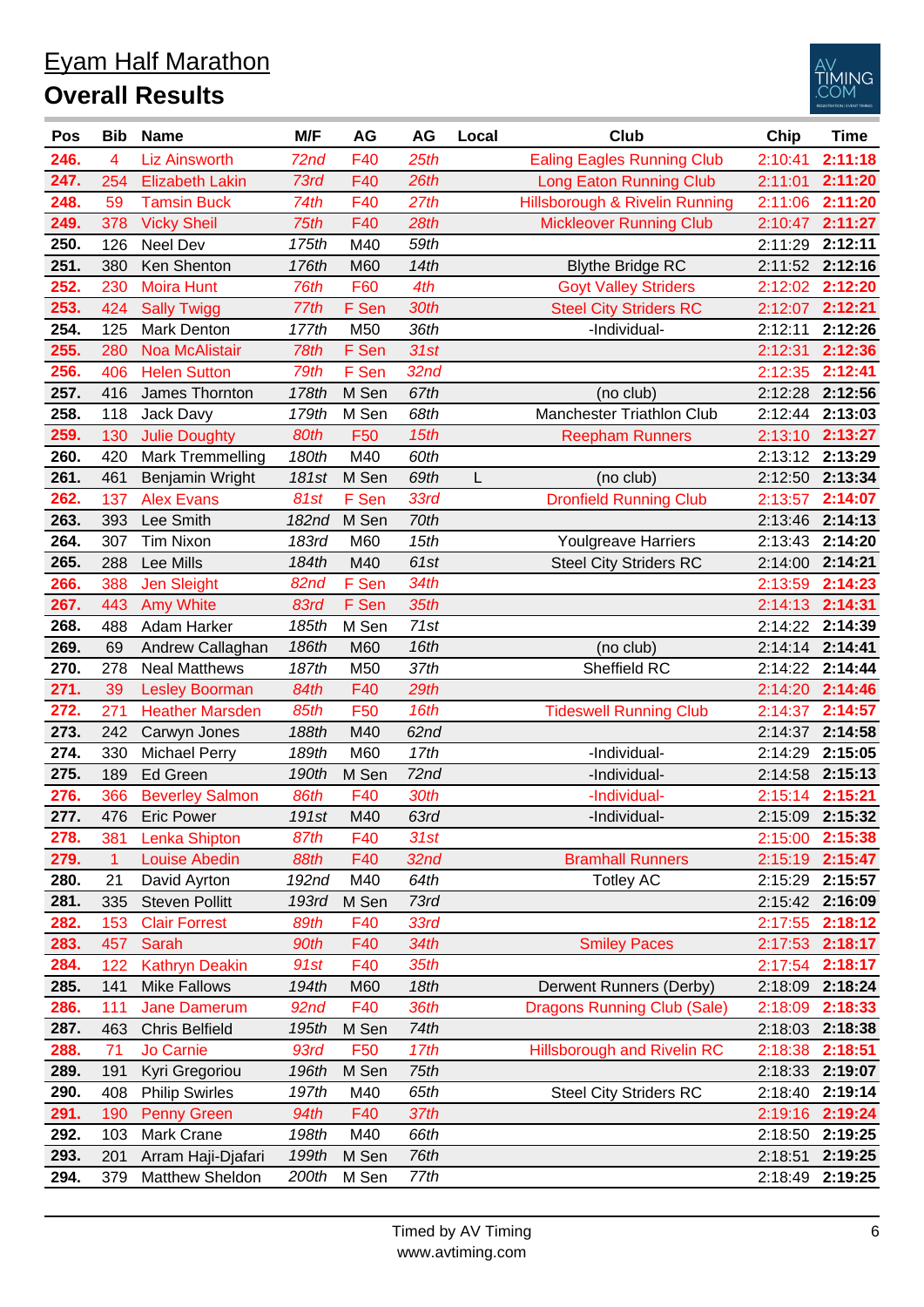|                        | <b>Eyam Half Marathon</b> |
|------------------------|---------------------------|
| <b>Overall Results</b> |                           |



| Pos  | <b>Bib</b>     | <b>Name</b>             | M/F          | AG              | AG   | Local | Club                               | Chip    | <b>Time</b>     |
|------|----------------|-------------------------|--------------|-----------------|------|-------|------------------------------------|---------|-----------------|
| 295. | 206            | <b>Ruth Hart</b>        | 95th         | F40             | 38th |       |                                    | 2:19:12 | 2:19:27         |
| 296. | 338            | Aaron Pritzlaff         | 201st        | M40             | 67th | L     | (no club)                          | 2:19:03 | 2:19:40         |
| 297. | 241            | Debbie Johnson          | 96th         | F50             | 18th |       |                                    | 2:19:33 | 2:19:53         |
| 298. | 194            | lan Griffiths           | 202nd        | M50             | 38th |       |                                    | 2:19:33 | 2:20:10         |
| 299. | 205            | <b>Liz Harris</b>       | 97th         | F40             | 39th |       |                                    | 2:20:09 | 2:20:21         |
| 300. | 453            | Jo Wilson               | 98th         | F40             | 40th |       |                                    | 2:20:09 | 2:20:21         |
| 301. | 465            | James Finney            | 203rd        | M Sen           | 78th |       |                                    | 2:20:23 | 2:20:30         |
| 302. | 266            | <b>Stuart Loynes</b>    | 204th        | M60             | 19th | L     |                                    | 2:20:25 | 2:20:49         |
| 303. | 131            | <b>Rachel Duce</b>      | 99th         | F40             | 41st |       | <b>Holmfirth Harriers AC</b>       | 2:20:37 | 2:21:11         |
| 304. | 343            | <b>Steve Rawlings</b>   | 205th        | M50             | 39th | L     |                                    | 2:20:37 | 2:21:12         |
| 305. | 35             | lan Blackburn           | 206th        | M60             | 20th |       | <b>Steel City Striders RC</b>      | 1:39:05 | 2:21:17         |
| 306. | 304            | John Newell             | 207th        | M60             | 21st |       |                                    | 2:20:50 | 2:21:22         |
| 307. | 412            | <b>Andrew Terry</b>     | 208th        | M40             | 68th |       | <b>Gade Valley Harriers</b>        | 2:21:15 | 2:21:44         |
| 308. | 413            | <b>Helen Terry</b>      | 100th        | F40             | 42nd |       | <b>Gade Valley Harriers</b>        | 2:21:16 | 2:21:44         |
| 309. | 435            | <b>Andrew Watkins</b>   | 209th        | M50             | 40th |       | <b>Tideswell Running Club</b>      | 2:21:53 | 2:22:13         |
| 310. | 100            | <b>Adam Cornes</b>      | 210th        | M40             | 69th |       |                                    | 2:21:56 | 2:22:22         |
| 311. | 163            | <b>Ann Gayne</b>        | 101st        | F40             | 43rd |       |                                    | 2:21:56 | 2:22:25         |
| 312. | 297            | George Murphy           | 211th        | M40             | 70th |       | <b>Bedford Harriers AC</b>         | 2:21:53 | 2:22:31         |
| 313. | 432            | Andy Ward               | 212th        | M Sen           | 79th |       |                                    | 2:22:11 | 2:22:46         |
| 314. | 248            | Isaam Khan              | 213th        | M Sen           | 80th |       |                                    | 2:22:29 | 2:22:52         |
| 315. | 165            | <b>Thomas Gibbs</b>     | 214th        | M Sen           | 81st |       | None                               | 2:23:11 | 2:23:11         |
| 316. | 441            | James Wheldon           | 215th        | M Sen           | 82nd |       | (no club)                          | 2:23:19 | 2:23:33         |
| 317. | 398            | <b>Nancy Staniland</b>  | 102nd        | F40             | 44th |       | -Individual-                       | 2:23:48 | 2:24:03         |
| 318. | 65             | <b>Carmen Caceres</b>   | <b>103rd</b> | F40             | 45th |       | <b>Dragons Running Club (Sale)</b> | 2:23:45 | 2:24:10         |
| 319. | 70             | <b>Adrian Carder</b>    | 216th        | M60             | 22nd |       | <b>Boston Community Runners</b>    | 2:23:38 | 2:24:18         |
| 320. | 171            | <b>Jo Gleig</b>         | 104th        | F60             | 5th  |       | <b>Steel City Striders RC</b>      | 2:24:04 | 2:24:30         |
| 321. | 31             | <b>Lauri Benning</b>    | 105th        | F Sen           | 36th |       |                                    | 2:24:04 | 2:24:35         |
| 322. | 311            | Jonny Norton            | 217th        | M Sen           | 83rd |       |                                    | 2:24:22 | 2:24:57         |
| 323. | 319            | <b>Megan Parsons</b>    | 106th        | F Sen           | 37th |       |                                    | 2:24:23 | 2:24:58         |
| 324. | 283            | <b>Abaigh McKee</b>     | 107th        | F Sen           | 38th |       |                                    | 2:24:37 | 2:25:07         |
| 325. | 160            | Paul Gamble             | 218th        | M40             | 71st |       | Chesterfield Tri Club              | 2:24:49 | 2:25:14         |
| 326. | 281            | <b>Yvette McCracken</b> | 108th        | F50             | 19th |       | <b>Smiley Paces</b>                | 2:25:05 | 2:25:38         |
| 327. | 474            | Gavin Peace             | 219th        | M50             | 41st |       |                                    | 2:25:07 | 2:25:45         |
| 328. | 6              | <b>Nancy Ali</b>        | 109th        | F Sen           | 39th |       |                                    | 2:25:13 | 2:25:52         |
| 329. | 107            | <b>Richard Crosher</b>  | 220th        | M60             | 23rd |       |                                    | 2:25:30 | 2:26:00         |
| 330. | 371            | Petra Schwarczova       | 110th        | F40             | 46th |       |                                    | 2:25:32 | 2:26:01         |
| 331. | 390            | <b>Angela Smith</b>     | 111th        | F <sub>50</sub> | 20th |       |                                    | 2:27:04 | 2:27:17         |
| 332. | 232            | <b>Jane Huws</b>        | 112th        | F50             | 21st |       | <b>Steel City Striders RC</b>      | 2:26:56 | 2:27:21         |
| 333. | 346            | <b>Rachel Rea</b>       | 113th        | F40             | 47th |       | <b>Steel City Striders RC</b>      | 2:27:02 | 2:27:23         |
| 334. | $\overline{2}$ | <b>Richard Adams</b>    | 221st        | M Sen           | 84th |       | <b>Steel City Striders RC</b>      | 2:27:02 | 2:27:23         |
| 335. | 138            | <b>Alyson Evans</b>     | 114th        | F40             | 48th |       | <b>Steel City Striders RC</b>      | 2:27:04 | 2:27:43         |
| 336. | 282            | <b>Laura Mccristal</b>  | 115th        | F Sen           | 40th |       | <b>Long Eaton Running Club</b>     | 2:27:25 | 2:27:45         |
| 337. | 329            | <b>Rebecca Perring</b>  | 116th        | F <sub>50</sub> | 22nd |       |                                    | 2:27:09 | 2:27:50         |
| 338. | 302            | lain Ness               | 222nd        | M Sen           | 85th |       |                                    | 2:27:37 | 2:28:12         |
| 339. | 15             | <b>Jane Anderson</b>    | 117th        | F40             | 49th |       |                                    | 2:27:36 | 2:28:16         |
| 340. | 162            | <b>Katherine Garvey</b> | 118th        | F40             | 50th |       |                                    | 2:28:12 | 2:28:34         |
| 341. | 25             | Robin Barber            | 223rd        | M40             | 72nd |       | SpeedHUB                           | 2:28:47 | 2:28:47         |
| 342. | 295            | <b>Rebecca Moult</b>    | 119th        | F Sen           | 41st |       | South Derbyshire Road Runners      | 2:28:29 | 2:28:47         |
| 343. | 55             | <b>Tamsin Brooks</b>    | 120th        | F <sub>50</sub> | 23rd |       |                                    |         | 2:28:47 2:29:07 |
|      |                |                         |              |                 |      |       |                                    |         |                 |